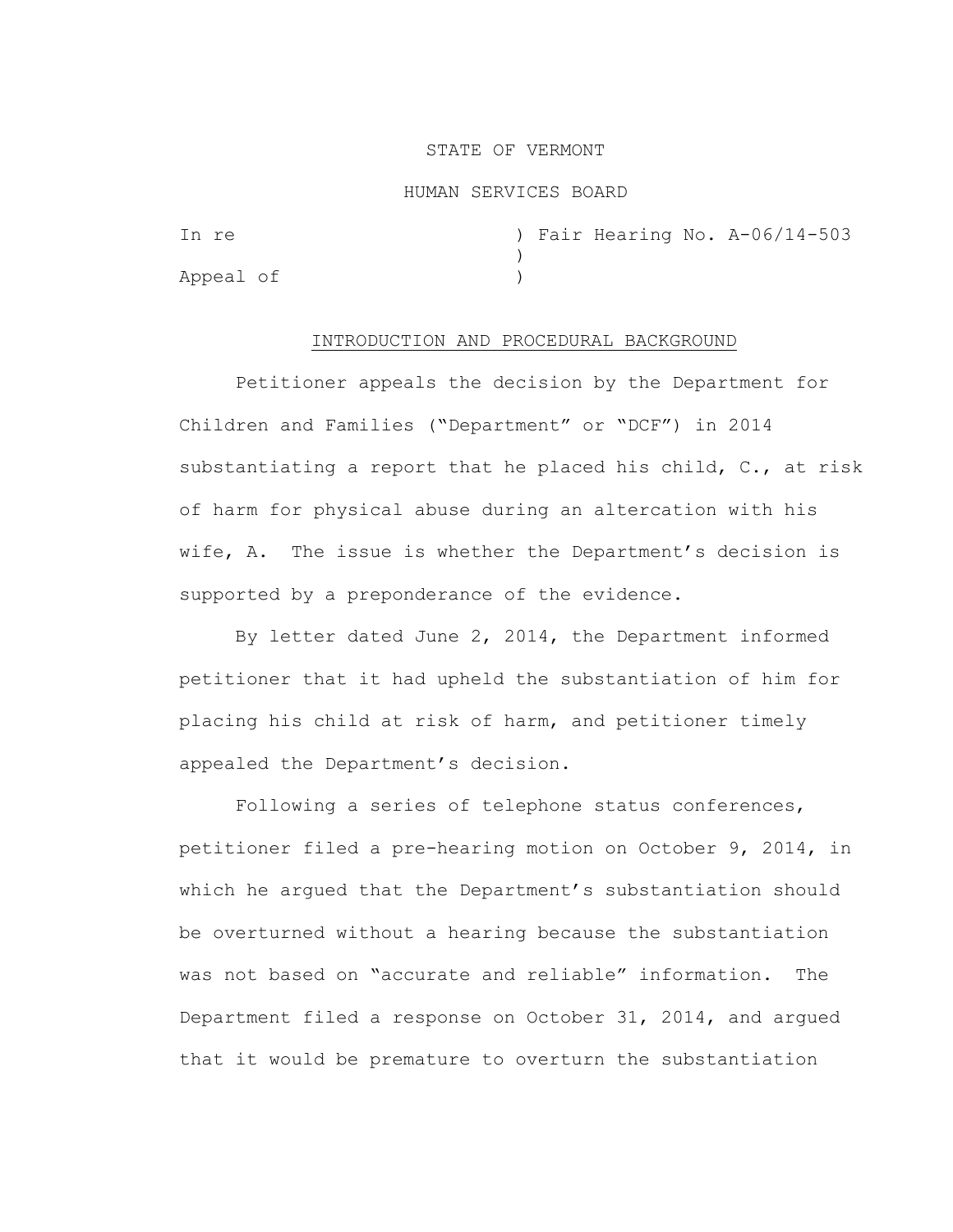prior to introducing its evidence at hearing. As appeals of substantiations are *de novo* for the purpose of hearing the Department's information and weighing whether it is sufficient, petitioner's motion was denied by a preliminary ruling dated November 19, 2014.

An evidentiary hearing was held on November 24, 2014, during which testimony was heard from petitioner and a Department Investigator ("DCF Investigator"). The Department introduced eight exhibits, which were stipulated to or admitted without objection, and petitioner introduced two exhibits which were admitted without objection.

Following the hearing, the Hearing Officer determined that the Department's exhibits, and in particular a transcript of the deposition of petitioner's wife about the incident, should not have been admitted into the record on the stipulation of petitioner. Petitioner was not represented by counsel at that time and did not know that he could have objected to the Department's exhibits as hearsay. During a status conference on February 10, 2015, the Hearing Officer advised the parties of his determination and his preliminary decision not to admit the deposition transcript or other exhibits into the record. At that time, the Department requested that another hearing be scheduled so the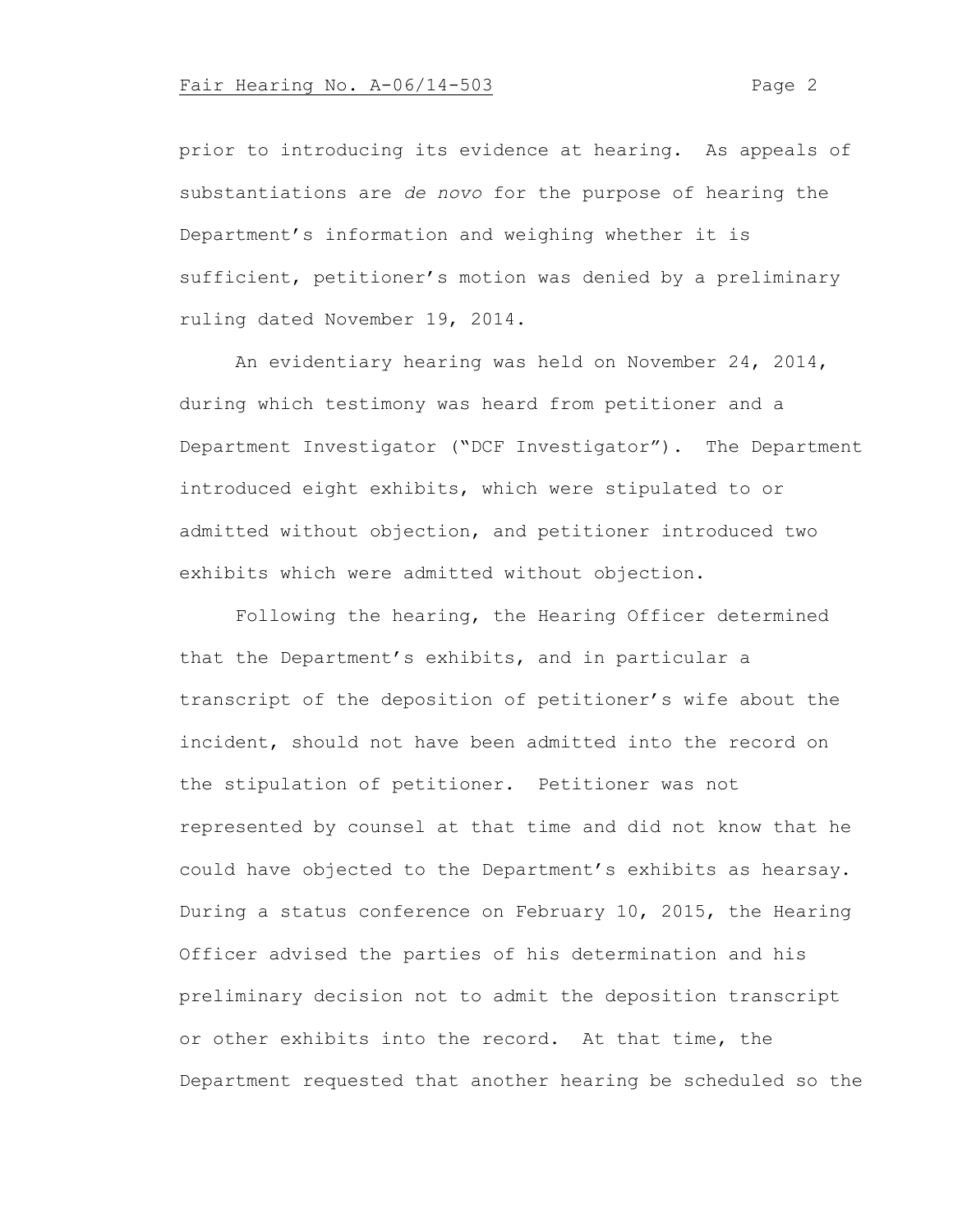Department could subpoena petitioner's wife to testify. The Department's request was granted over petitioner's objection.

The matter was subsequently continued several times at the request of petitioner, in part because he had retained counsel who requested additional time to review the case.

Another evidentiary hearing was held on April 30, 2015 during which testimony was heard from petitioner's wife. At the conclusion of the hearing, counsel for the Department and petitioner stated that they had no objection to the admission into the record of the eight exhibits previously introduced by the Department and the two exhibits previously introduced by petitioner.

Petitioner submitted his "Post-Hearing Memorandum and Motion to Dismiss Substantiation" ("Petitioner's Post-Hearing Memorandum") to the Board on May 15, 2015. The Department submitted "DCF's Memorandum Regarding Substantiation" ("DCF's Post-Hearing Memorandum") on June 10, 2015.

This decision is based on evidence adduced from the testimony of petitioner, petitioner's wife and the DCF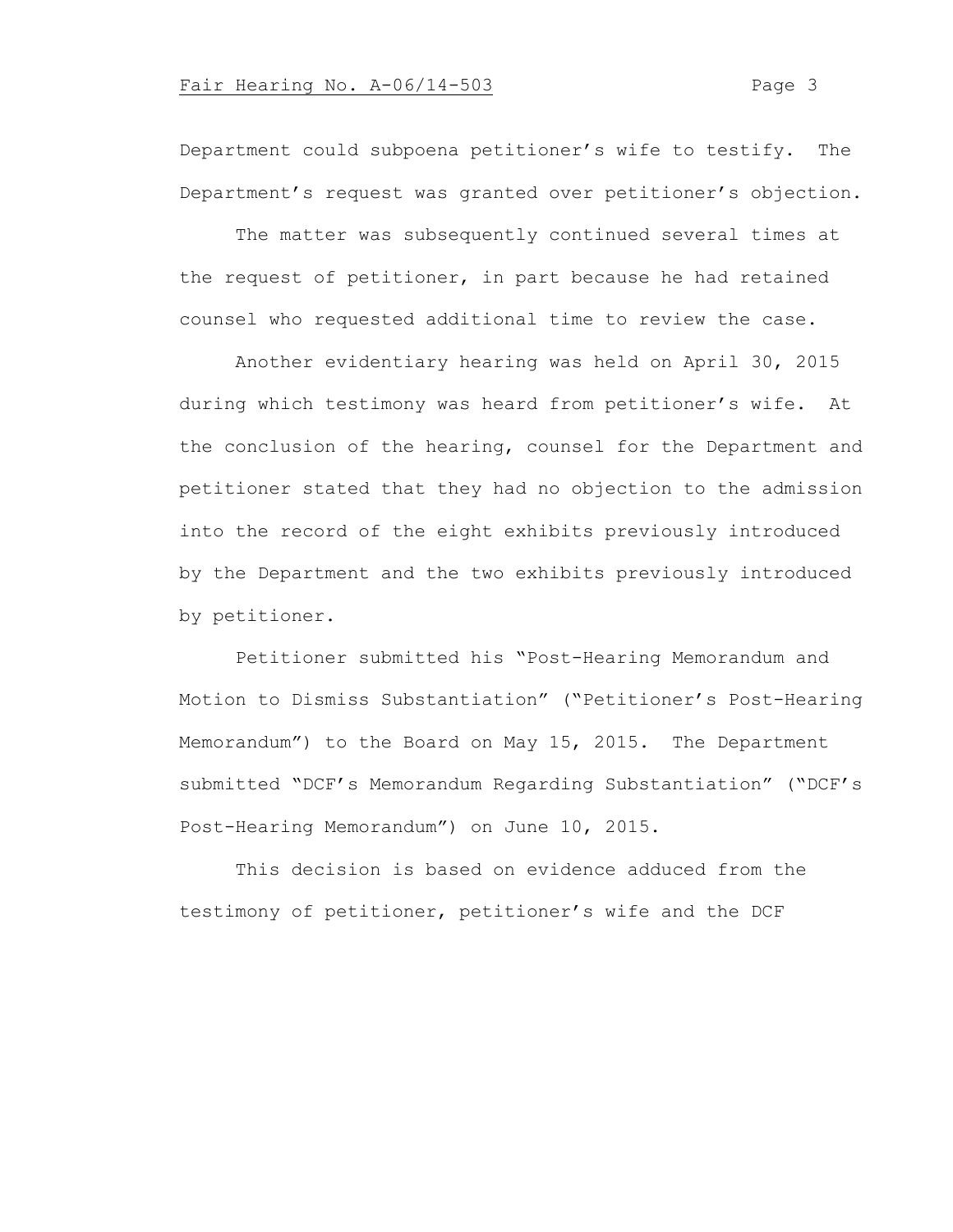Investigator during the hearings and the exhibits admitted into the record. $<sup>1</sup>$ </sup>

## FINDINGS OF FACT

1. Petitioner and his wife, A., are the parents of two children currently ages six and four.

2. At the time of the incident in November of 2013, petitioner's younger daughter, C., had recently reached the age of two in September. Petitioner's older daughter, whose name also starts with "C," was not involved in the incident. Accordingly, all references to "C." herein refer to petitioner's younger daughter.

3. At hearing on November 24, 2014, petitioner testified as follows:

a. On November 7, 2013, petitioner and A. engaged in an argument about petitioner's addiction issues and whether he was still using opiates;

b. Petitioner and A. were in their home during the argument and C. was present;

<sup>&</sup>lt;sup>1</sup> The Department's exhibits are: (1) December 19, 2013 Deposition of  $[A.]$ , State of Vermont v. [Petitioner], Docket No. 1270-11-13 Frcr; (2) DCF Intake Report dated November 15, 2013; (3) DCF Summary of Investigation Activities completed November 29, 2013; (4) January 14, 2014 DCF Case Determination Report; (5) DCF Review of Substantiation dated June 2, 2014; (6) Docket Page, Vermont Superior Court, Franklin Criminal Division, Docket No. 1270-11-13; (7) Offense Summary, Docket No. 1352-11- 13 Frcr; and (8) Affidavit of Trooper Riggin of the Vermont State Police. Petitioner's exhibits are: (1) DCF, Family Services Division Assessment of Danger and Safety dated November 18, 2013; and (2) DCF, Family Services Division Risk Assessment dated December 18, 2013.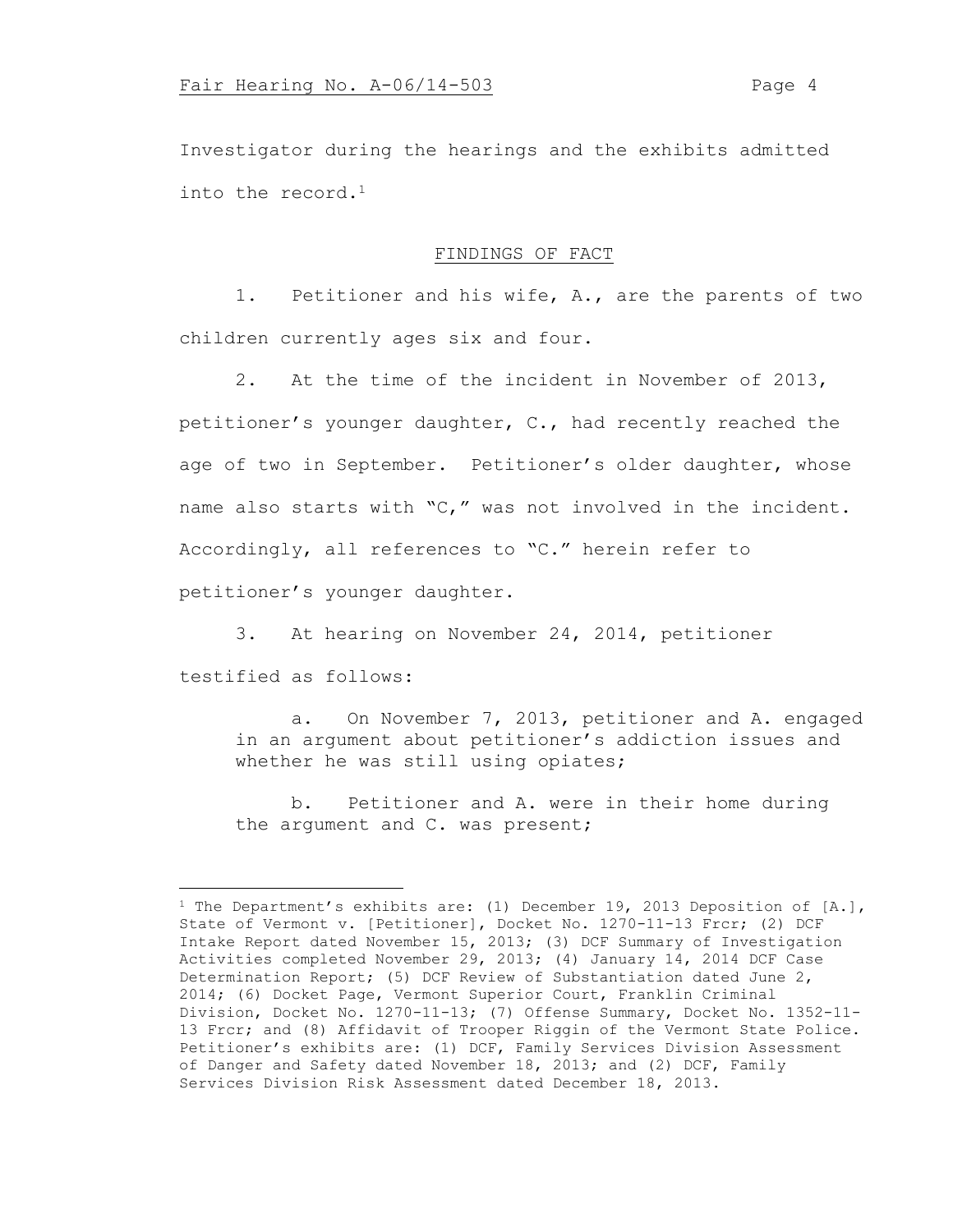c. petitioner acknowledged that he was upset with A. because she had confronted him with drug test results she told him were positive but were in fact negative;

d. petitioner acknowledged that he swung his baseball cap in her direction and stated "if she says it hit her on the back of the head, I'm not going to dispute that . . ."; and

e. petitioner admitted that he grabbed A.'s arm while she was leaving the house with C. in her arms.

4. During a demonstration of the incident by petitioner and his father at the November 24, 2014 hearing, during which petitioner was playing the role of A., petitioner testified, "she used her arm, swing at me, let me leave, let me leave . . . let me leave. She tries to hit me, I grab her arm. . ." It is found that petitioner's spontaneous statements of "let me leave" while he was playing the role of A. are evidence that he was physically restraining A. during the incident.

5. Although petitioner asserted that he had no actual contact with A. when she fell to the deck, he did not dispute that she fell while holding C. after he let go of A.'s arm.

6. Petitioner testified to his belief that there was no risk of serious bodily injury to C. because there were no stairs or sharp or hard objects where A. and C. fell on the deck. Given the evidence of the nature of A.'s fall, petitioner's testimony is assigned no weight.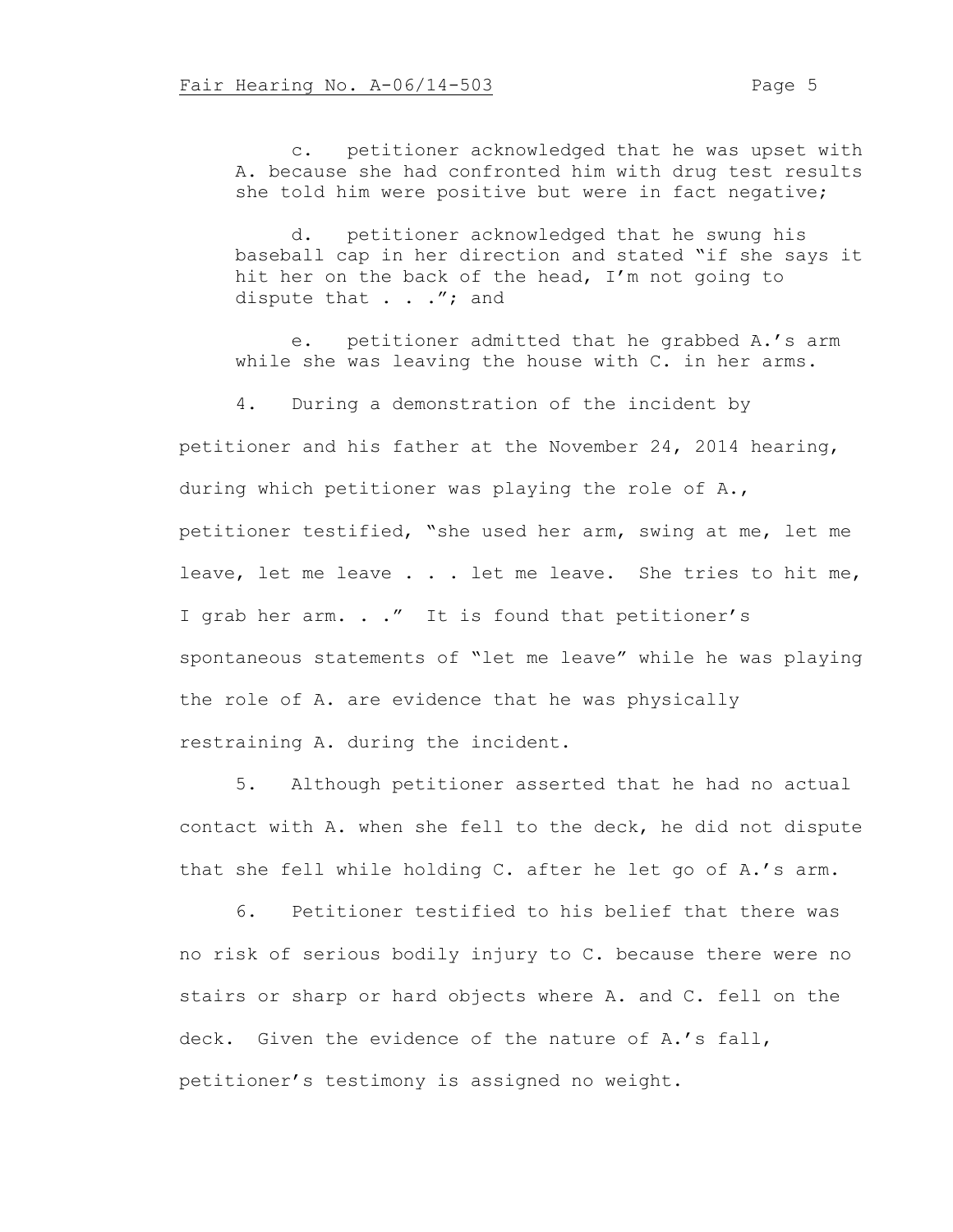7. In response to a question regarding whether C. had the ability to mitigate the risk of injury to herself when her mother fell, petitioner testified: "she could put her arms up or her hands out and maybe she would end up with a jammed wrist or possibly a broken arm, but as I understand it, [the Department's] definition of serious bodily harm means multiple fractures, head trauma, internal organ injury, and I understand this risk to be very, very low."

8. Petitioner also testified that he did not interfere with A.'s ability to leave their house during the argument, that he only asked her to stay, and then grabbed A.'s arm in response to her slapping him. Petitioner's testimony is not found to be credible because it conflicts with the credible testimony of A. at hearing and her testimony at the deposition on December 19, 2013.

9. A. testified at hearing on April 30, 2015 and her testimony is found to be credible.<sup>2</sup> Based on A.'s testimony at hearing and her testimony in her deposition on December 19, 2013, it is found as follows:

<sup>2</sup> A.'s testimony was based primarily on her recollection of the incident, but with respect to some details her memory was refreshed by the transcript of her deposition testimony on December 19, 2013 describing events on November 7, 2013.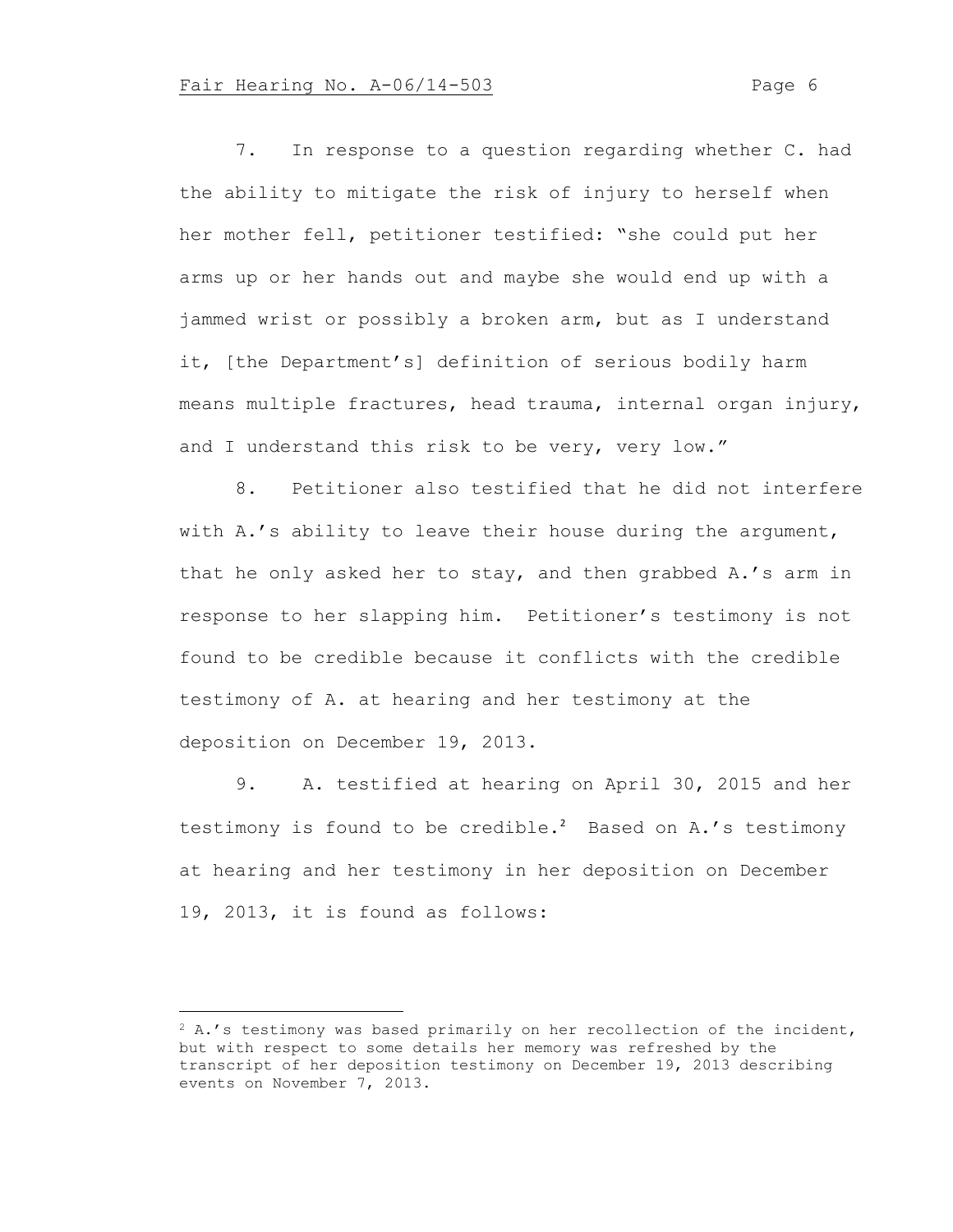a. On November 7, 2013, A. and petitioner engaged in an argument about petitioner's addiction issues and whether he was still using opiates;

b. Petitioner and A. were in their home during the argument and their younger daughter, C., was present (earlier in the morning A. had dropped off their older daughter at school);

c. A. confronted petitioner with drug test results she told him were positive but were in fact negative;

d. A. also read a quote from a book about addiction, after which petitioner grabbed the book out of her hands, ripped it and threw it;

e. A. then decided to leave the residence and began putting C.'s shoes and coat on;

f. while A. was kneeling down to help C. put on her shoes and coat, petitioner hit A. over the back of her head with his baseball cap;

g. when petitioner ripped and threw A.'s book and then hit A. with his baseball cap as described in subparagraphs d and f, above, he was acting with rapidly increasing anger and physical aggression;

h. as A. was leaving the house through the back door and onto the wet deck with C. in her left arm, petitioner grabbed A. by the sleeve and tried to pull her back into the house;

i. while A. was standing on the wet deck and petitioner was standing in the doorway, they engaged in a "tug-of-war" for a few seconds during which petitioner was "pulling and wanting [A.] to go one way and [A.] was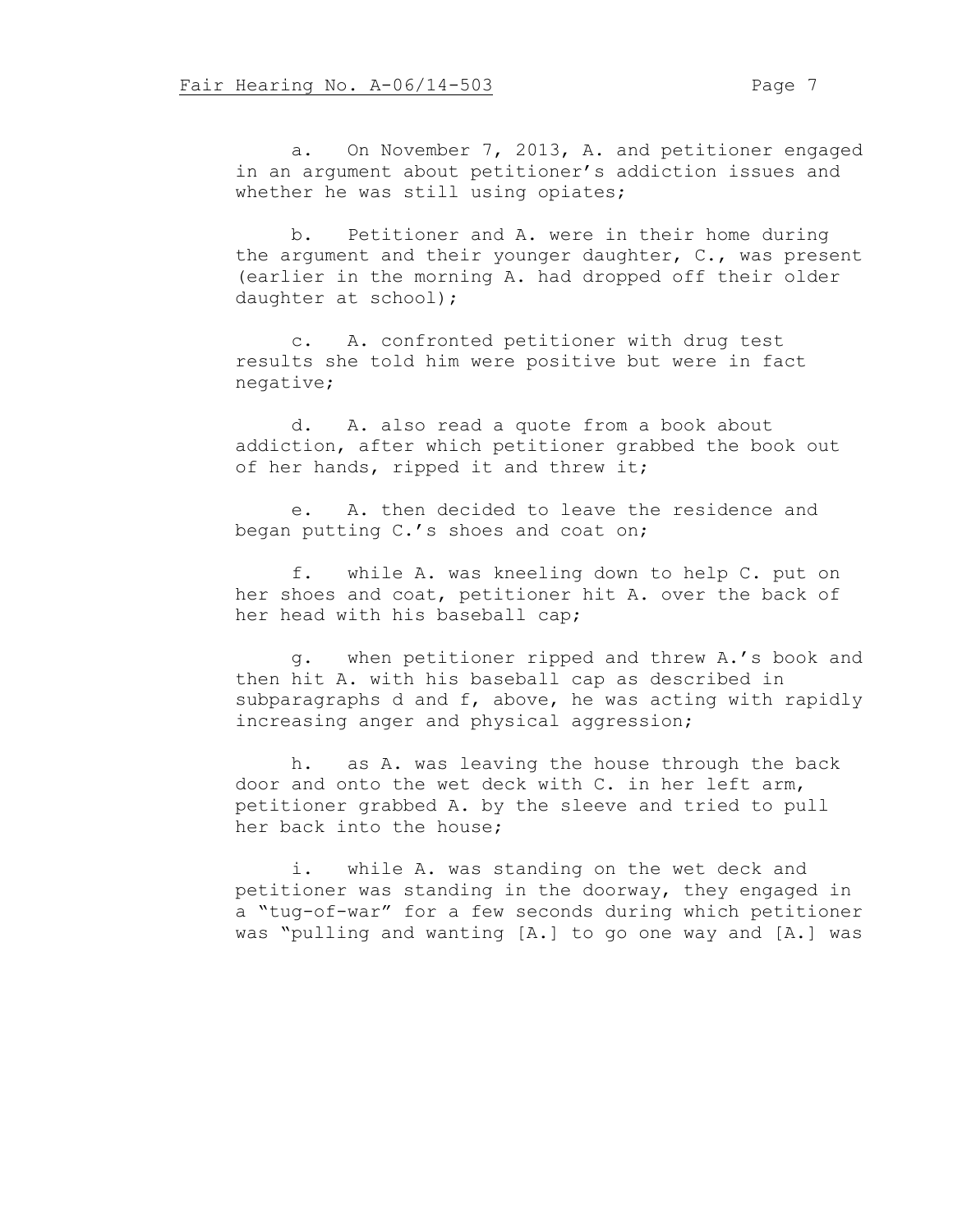pulling away and wanting to go the other way..."<sup>3</sup> and which ended when petitioner suddenly let go;

j. when petitioner grabbed A., physically restrained her from leaving, and then abruptly let go of her, he was acting in anger and with reckless disregard of the risk of injury to C.;

k. A. slipped and fell on the wet deck with C. in her arm because petitioner physically restrained A. and then abruptly let go of her;

l. A. was holding C. in her left arm when she fell on the deck and landed on her left side, and after she and C. fell they were lying next to each other on the deck;

m. A. did not have any control over how she and C. fell to the deck;<sup>4</sup>

n. when A. got up and picked up C. off the deck there was wetness and dirt on the side of C.'s face, demonstrating that C.'s face hit the deck;

o. C. faced a significant danger that she would suffer a serious physical injury when A. fell as a result of petitioner's actions;

p. although C. was crying after the fall, A. did not observe that C. had sustained any bruises or injuries from the fall; and

<sup>&</sup>lt;sup>3</sup> The Board notes that petitioner's testimony in paragraph 4, above, corroborates A.'s testimony that petitioner was trying to pull her and C. back into the house while she was trying to leave and further shows that petitioner was physically restraining A. at that point during the incident.

<sup>4</sup> Petitioner asserts that "[d]uring testimony [A.] stated that though she fell onto the same side as she was holding her child, she automatically shifted the child to avoid injury to the child." Petitioner's Post-Hearing Memorandum at 3. Petitioner's assertion is rejected as there is nothing in the record reflecting that A. testified she shifted C. during the fall.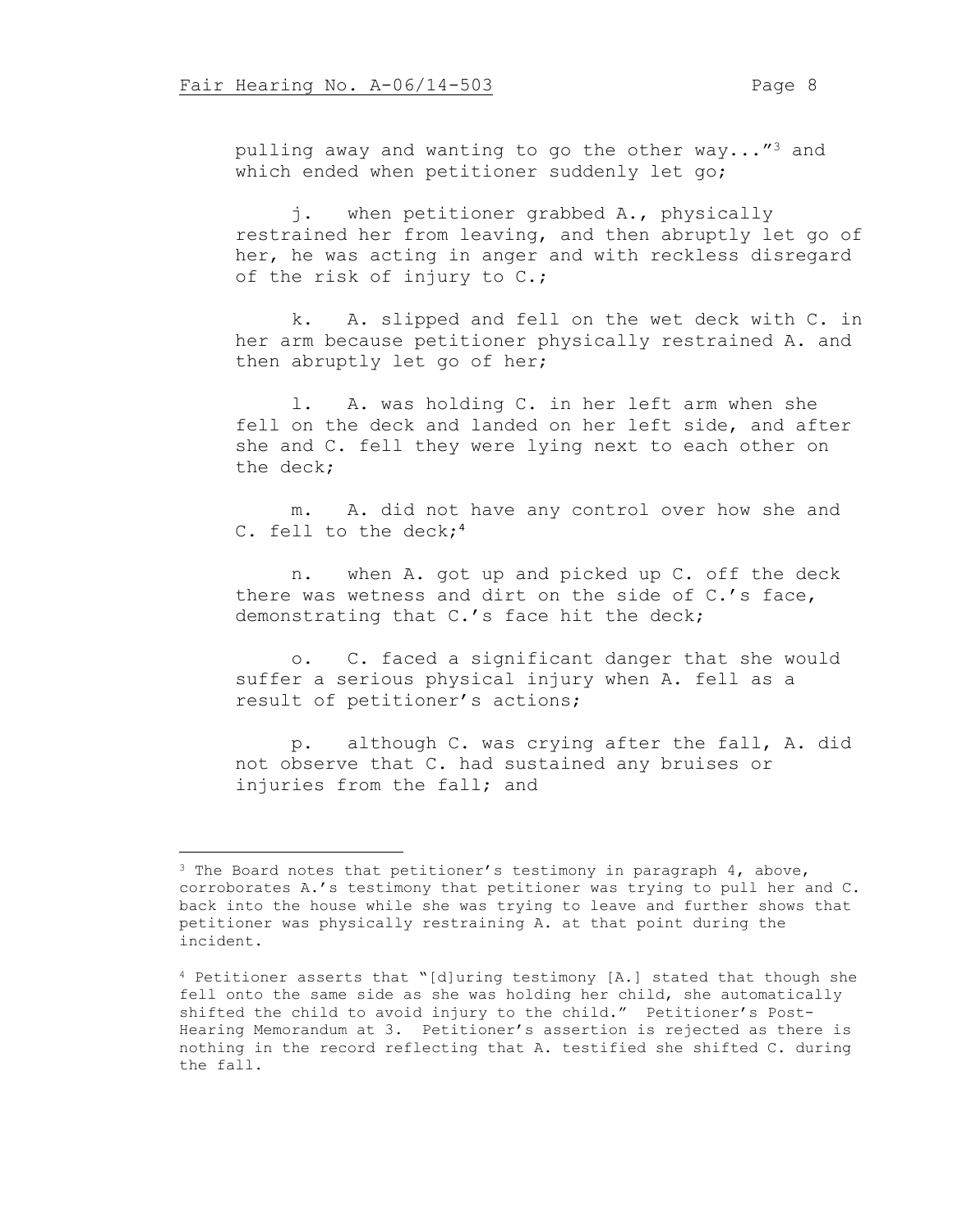q. A. was angry about falling on the deck with C., so after she stood C. up, A. slapped petitioner in the face and then picked up C. and walked over to her in-laws' house.

#### ORDER

The Department's decision to substantiate petitioner for risk of harm is affirmed.

#### REASONS

The Department for Children and Families is required by statute to investigate reports of abuse, neglect or risk of harm of children and to maintain a registry of all investigations unless the reported facts are unsubstantiated.5 33 V.S.A. §§ 4914, 4915, and 4916.

The pertinent subsections of section 4912 of Title 33 define abuse and harm as follows:

(2) An "abused or neglected child" means a child whose physical health, psychological growth and development or welfare is harmed or is at *substantial risk of harm* by

<sup>5</sup> Petitioner argued that a hearing should not have been held in this case because the Department did not follow its statutes and policies for investigations. Petitioner suggested the investigation was inadequate because the DCF Investigator did not visit the home of petitioner's parents or interview his parents (with whom the children resided parttime following the incident). However, the DCF Investigator credibly testified that she did not interview petitioner's parents or visit their home because they did not witness the incident and it did not take place in their home. In any event, petitioner's argument is rejected because even if there were inadequacies in the Department's investigation, petitioner's due process interests were protected through the hearings held *de novo* before the Board. *See* Fair Hearing No. S-12/13-915.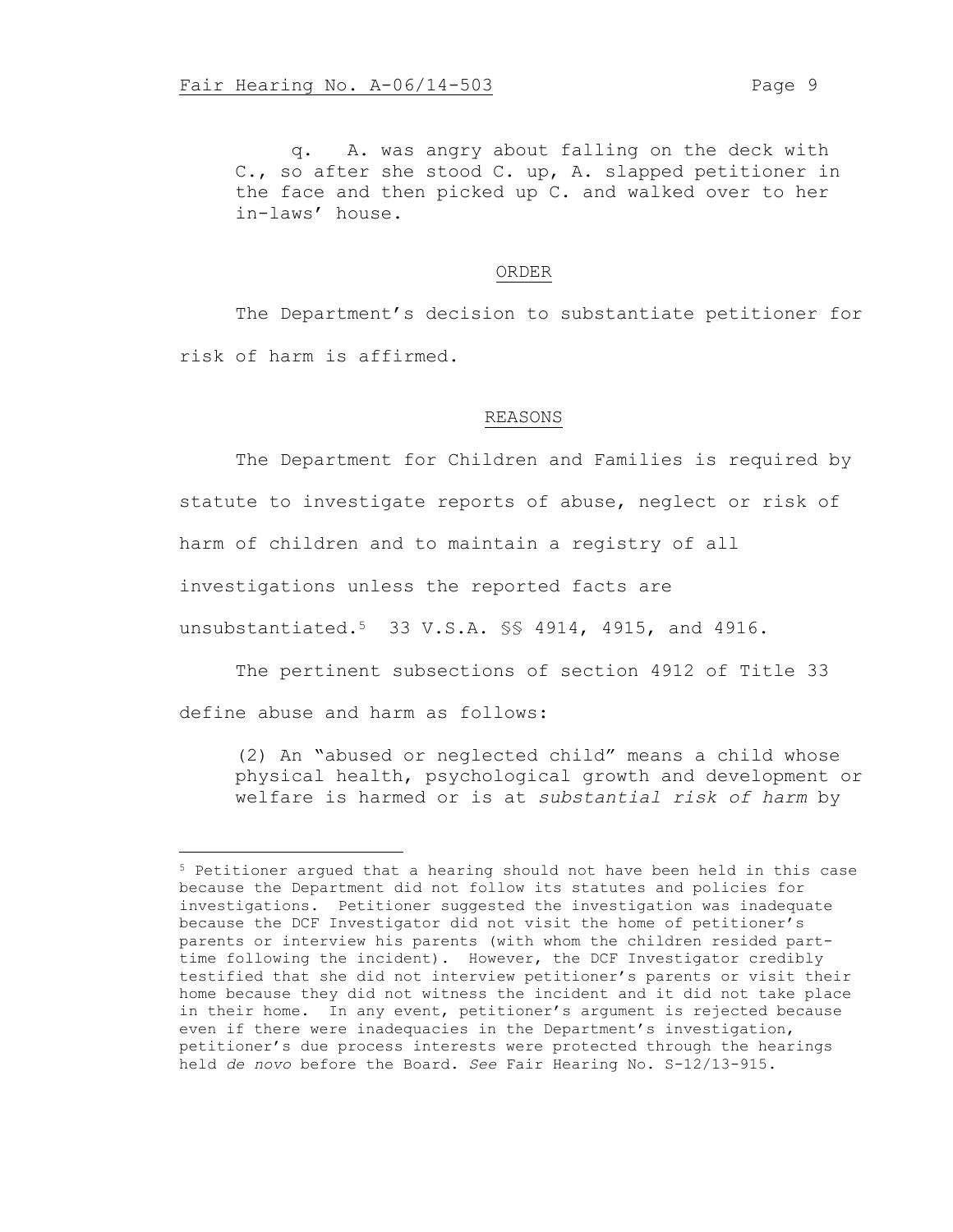the acts or omissions of his or her parent or other person responsible for the child's welfare.

. . .

6) "Harm" can occur by:

(A) Physical injury or emotional maltreatment.

. . .

11) "Physical injury" means death or permanent or temporary disfigurement or impairment of any bodily organ or function by other than accidental means.

. . .

(14) "Risk of harm" means a *significant danger that a child will suffer serious harm other than by accidental means*, which harm would be likely to cause physical injury, neglect, emotional maltreatment or sexual abuse.

33 V.S.A. § 4912 (emphasis added).

The legal standard in applying the above statute is whether the petitioner's actions were "egregious" enough to lead a reasonable person to conclude that he placed his daughter at substantial risk of harm. Fair Hearing No. Y-11/11-661, *citing In re R.H.*, 2010 VT 95 (2010); and *In re D.McD.*, 2010 VT 108 (E.O. 2010).<sup>6</sup>

<sup>6</sup> Petitioner argues that "even if gross negligence is found, the issue remains whether placement on the registry is appropriate given this one incident[,]" and cites Fair Hearing No. A-08/08-384 as supporting precedent. Petitioner's Post-Hearing Memorandum at 4. However, this Board decision was reversed by the Vermont Supreme Court in *In re R.H.*, 2010 VT 95 (2010), which the Board now looks to for guidance in the application of Policy 56 to cases such as this one.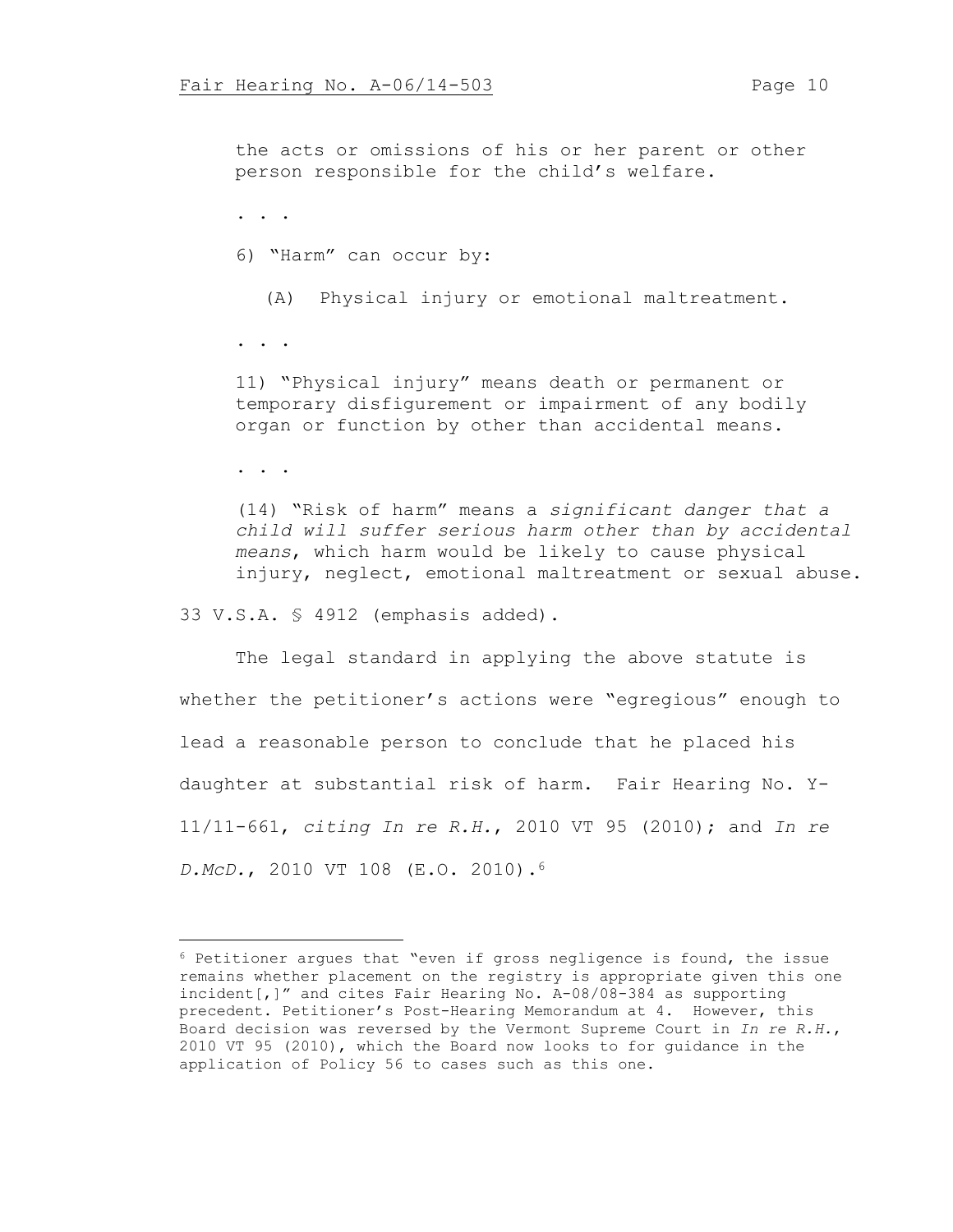The policy implementing the above statute is found at Family Services Policy No. 56, effective July 1, 2009<sup>7</sup> ("Policy 56"), and provides in relevant part:

Risk of harm is substantiated when the person responsible for the child's welfare:

1. Engaged in a single, egregious act that resulted in significant risk that the child could have been seriously physically injured.

The Vermont Supreme Court has ruled that the Department's policies and/or regulations provide statutory interpretation when determining whether risk of harm has occurred. Fair Hearing No. B-01/12-69, *citing In re R.H.* at ¶ 31. *See also In re D.McD.* at ¶ 8 (instructing that "the Board must apply DCF's policy on single egregious acts to determine if petitioner placed his children at risk of harm.").<sup>8</sup>

Policy 56 incorporates the Court's directive that the applicable statutes do not allow for consideration of the parent's circumstances and conduct, including rehabilitative measures, after an alleged egregious act. Policy 56 at 6 ("steps taken by the individual to reduce or eliminate the risk" will not be considered if "the risk of harm is due to a

<sup>7</sup> Policy 56 has been revised effective July 1, 2015. The language regarding risk of harm for serious physical injury is not materially different from the policy issued in 2009.

<sup>&</sup>lt;sup>8</sup> The policy that was in effect at the time of the events leading to the appeals in In re R. H. and In re D.McD., Policy 55, has been replaced by Policy 56.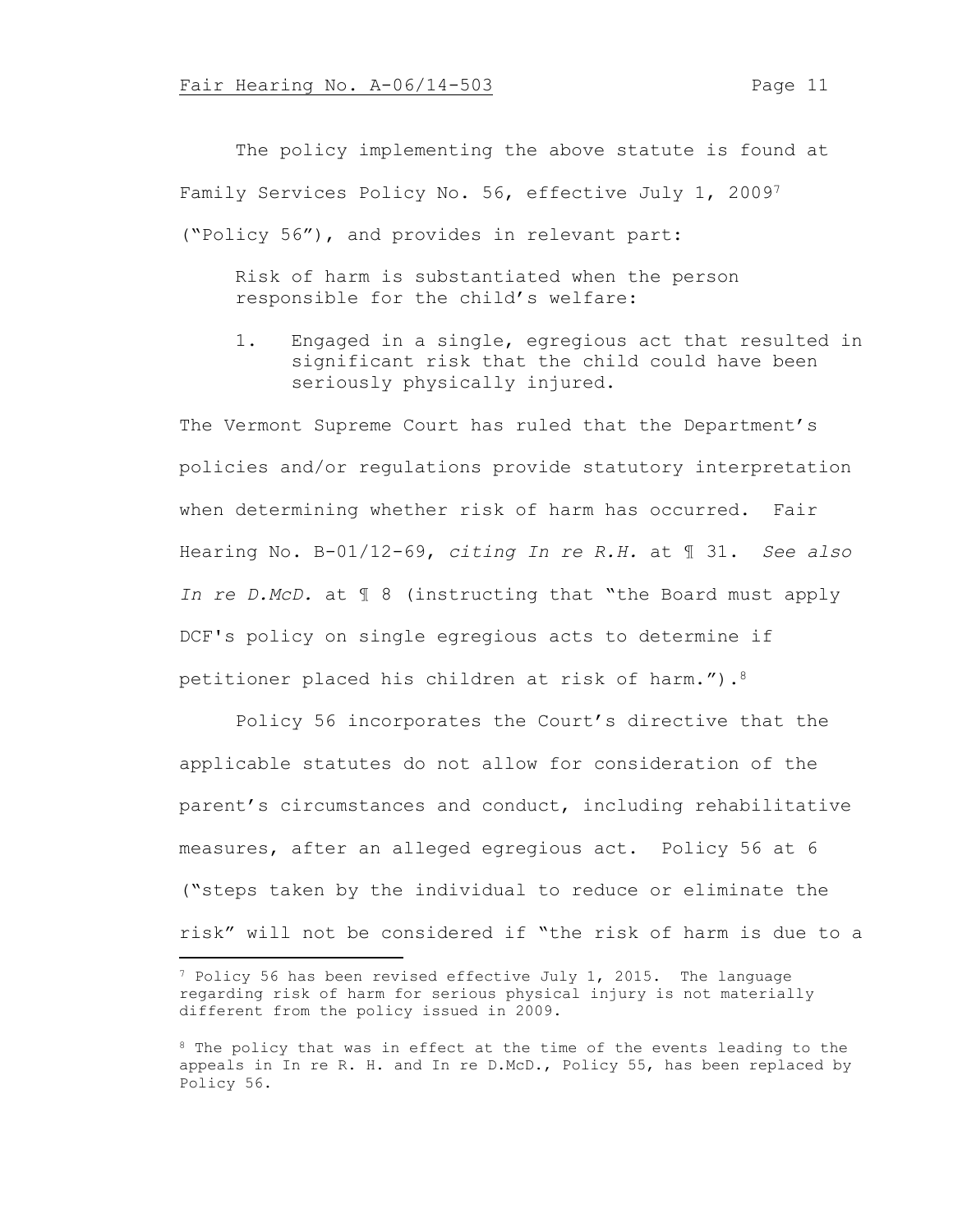single egregious act"). Thus, "[u]nder the statutory scheme in place, the only question before the Board [is] whether a reasonable person would believe that the child was placed at a substantial risk of harm due to the petitioner's actions on the date in question." *In re D.McD.* at ¶ 7, *citing In re R.H.* at ¶ 22.

To answer that question, Policy 56 identifies specific factors that must be present to affirm a substantiation: (1) a parent or a person responsible for the child's welfare committed the alleged act; (2) the act was egregious; (3) there was a significant risk that child could have been physically injured as a result; and (4) the physical injury would be serious. Policy 56 at 5; *In re R.H.* at ¶ 28.

There is no dispute that petitioner is C.'s parent, and petitioner does not appear to dispute, nor could he reasonably do so, that there was a significant risk that C. could have been physically injured during the incident.<sup>9</sup> However, petitioner vigorously disputes that his conduct during the incident was egregious and that C. could have suffered a *serious* physical injury when A. fell on the deck.

<sup>9</sup> Petitioner acknowledged, as set forth in paragraph 7, above, that if C. had "put her arms up or her hands out" during the fall, "maybe she would end up with a jammed wrist or possibly a broken arm. . .").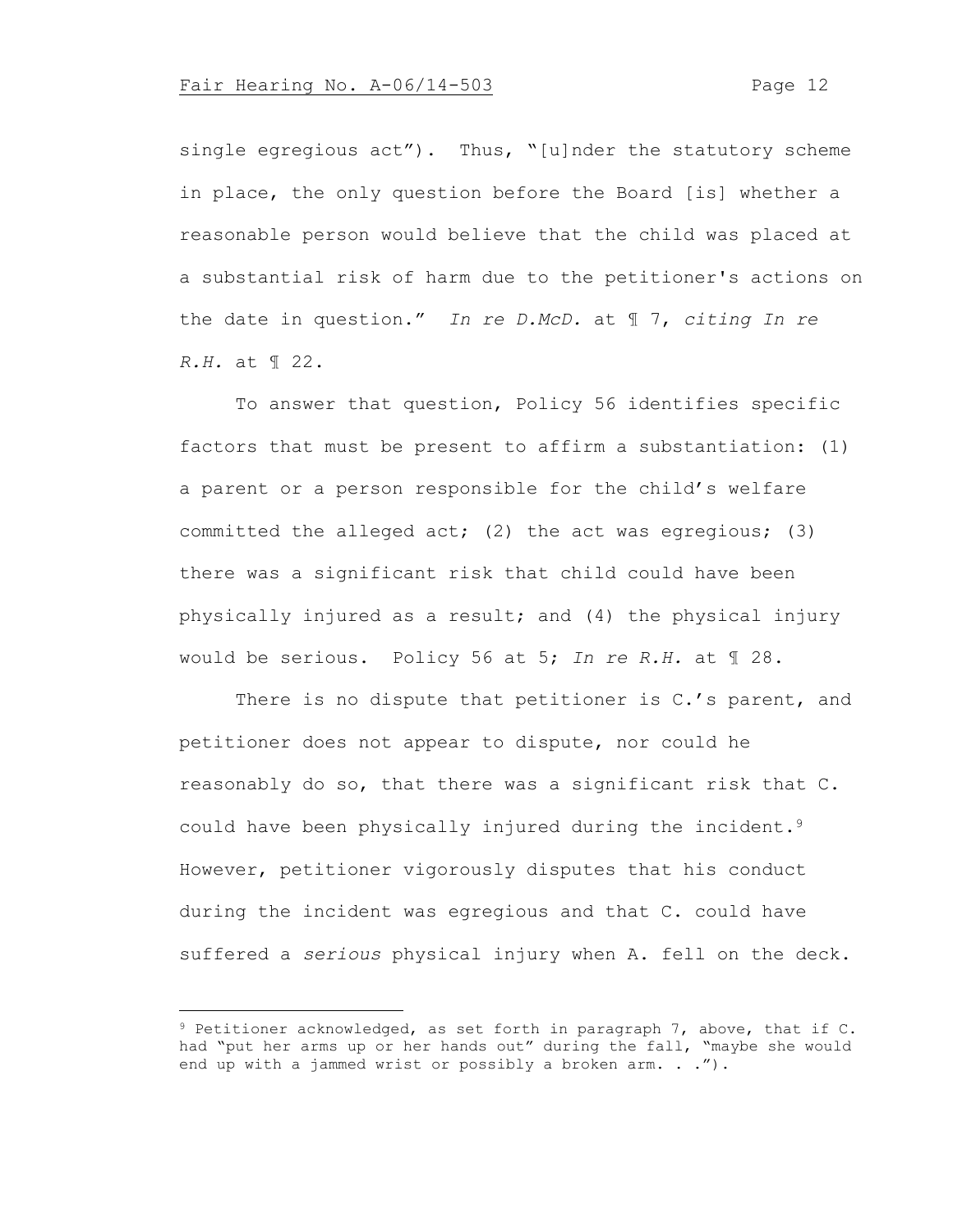At hearing petitioner attempted to contrast his actions with an example of an egregious act set forth in another DCF policy which provides, "[e]xamples [of] egregious acts include, but are not limited to: . . . DUI with children in the car with excessive speed or accident resulting; . . . " Policy 51 (Screening Reports of Child Maltreatment, effective 8/22/11) at 10. Petitioner argued that in this example the driver was less capable of mitigating a risk of harm from an accident because of speeding and inebriation, and asserted that unlike such a driver, A. was fully capable of mitigating the risk of injury from the fall. Petitioner argued that because he had no contact with A. as she fell, she was just as capable of mitigating the risk of injury to her daughter from the fall as she would have been if she had walked out any door unimpeded onto an icy deck. Petitioner's argument is rejected because it is nothing more than an attempt to shift the responsibility for A.'s fall from petitioner to A., and it does not address the question of whether *petitioner* acted egregiously when he caused A. and C. to fall.

The evidence in the record unambiguously shows that petitioner rapidly became angry and physically aggressive towards A. during their argument. He hit A. over the back of her head with his baseball cap and physically restrained her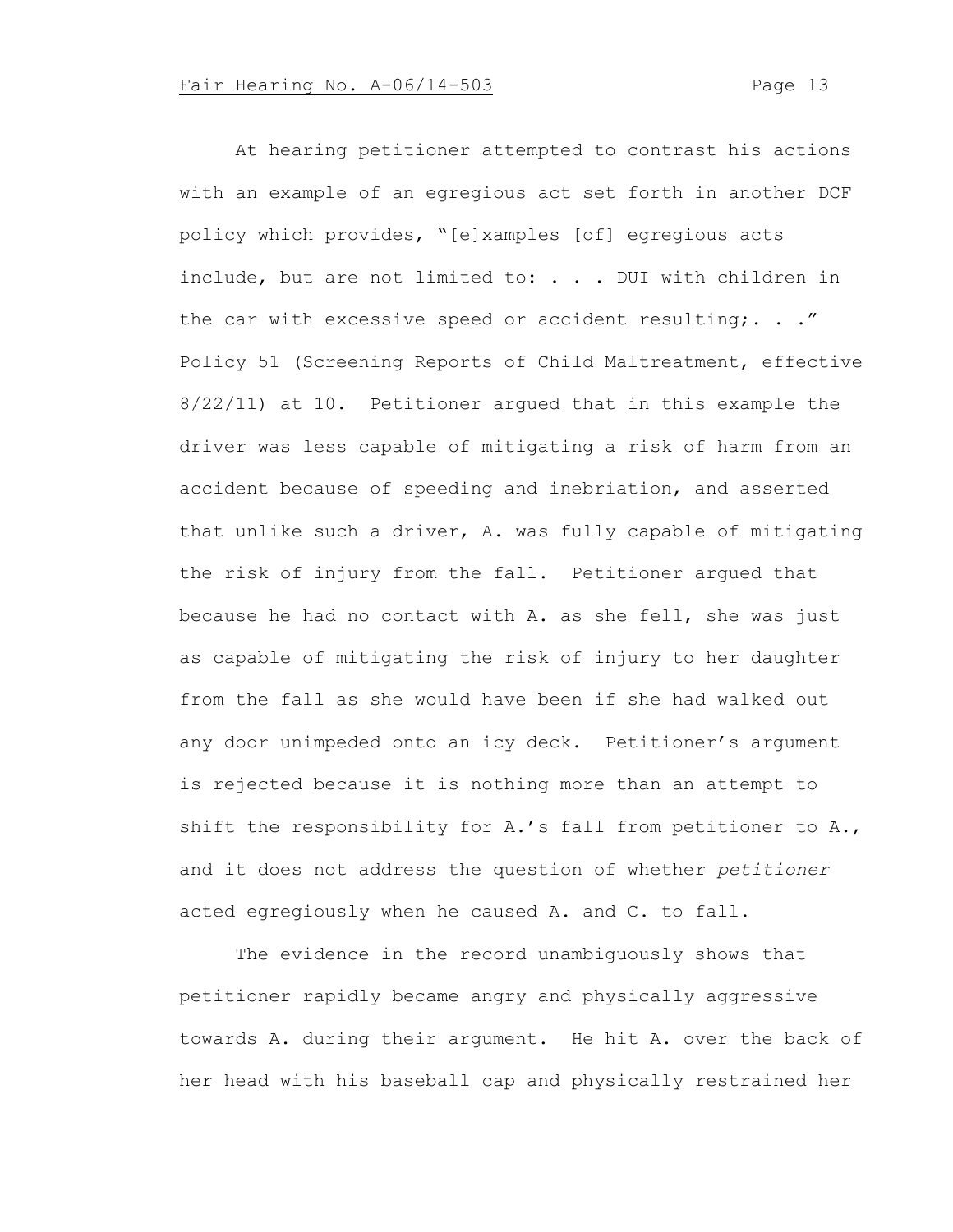against her wishes while she was holding their child with one arm. Then, acting with reckless disregard for the safety of C., petitioner abruptly let go of A. while she was pulling against him, causing A. and C. to fall suddenly onto the deck. Under these circumstances, the Board must conclude that petitioner's actions were egregious.

The last question is whether C. could have been seriously injured during the incident. Petitioner argued that the absence of stairs and sharp or hard objects where A. and C. fell posed less of a risk of injury than falling on just the deck. That argument is not convincing here. If a two-year old struck her head hard enough to sustain a serious injury during a fall, it would make little difference whether she hit a hard object on the deck or the equally hard deck.

Petitioner's additional arguments that C. could use her arms to protect herself from serious injury, and that a twoyear old has the "physical structure to endure falls, trips and slips"<sup>10</sup> are equally without merit. As previously described, petitioner's abrupt release of A. caused her to fall suddenly on her left side, with C. in her left arm, showing she had lost control of how she and C. landed on the deck. While it is reasonable to conclude that a two-year old

<sup>10</sup> Petitioner's Post-Hearing Memorandum at 3.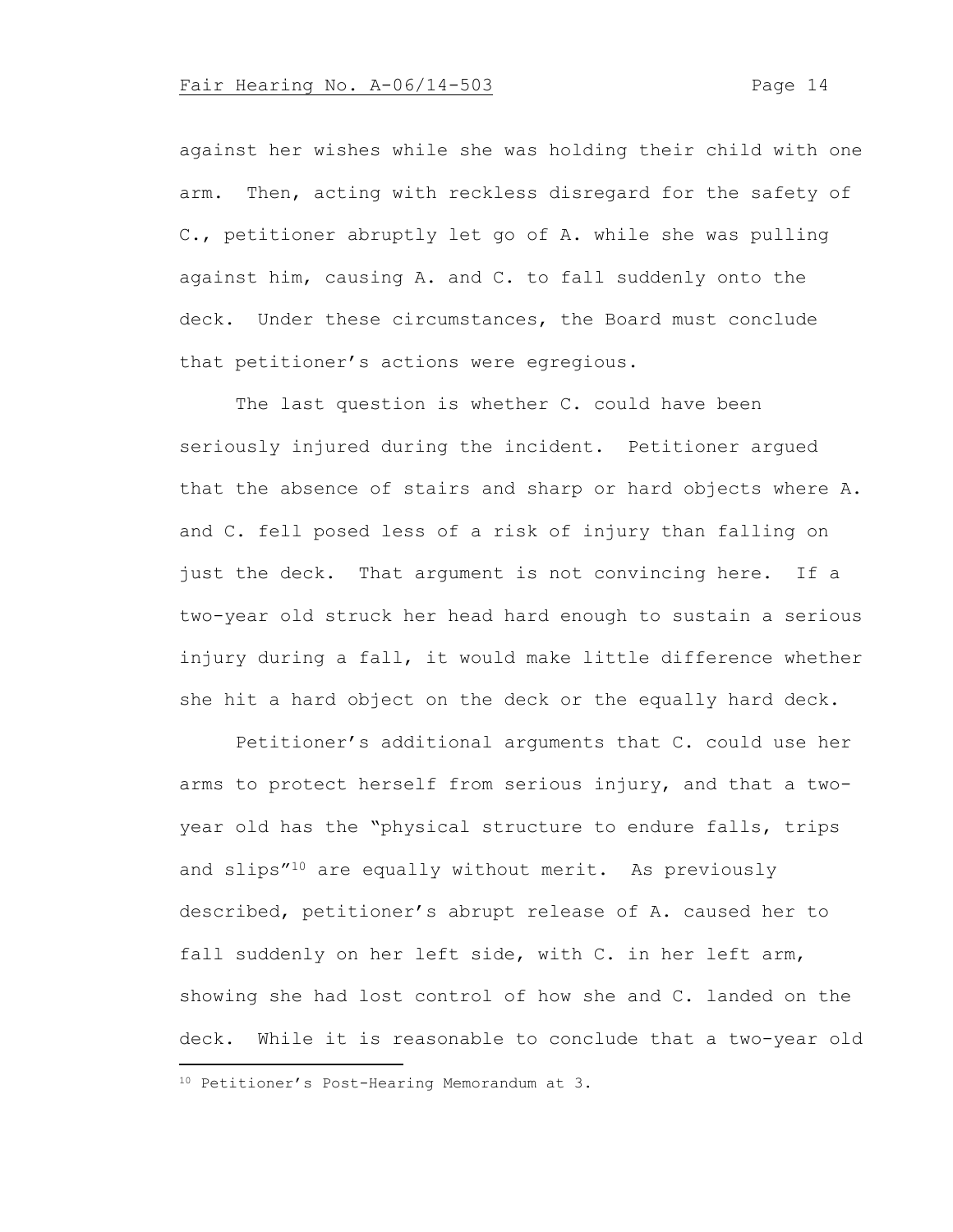could use her arms to safely cushion her own fall if she lost her footing, it is not reasonable to conclude that she could effectively react to a sudden uncontrolled fall in her mother's arms. The greater height, along with the momentum of the fall as a result of petitioner's abrupt release of A., would overwhelm the ability of any two-year old to protect herself from hitting her head and suffering a serious injury. Nor is it reasonable to conclude that a child, feeling herself falling while being held by a parent, is going to extend her arms to cushion the fall. Instead, the child would hold more tightly onto her mother and not extend either arm, increasing the likelihood that she would directly strike her head or her back on the hard deck. Under those circumstances, it is certainly not reasonable to conclude that a two-year old child has the physical attributes to withstand such a fall without serious injury. Accordingly, it must be concluded that C. faced a significant risk of serious physical injury as a result of the incident.

Finally, petitioner has suggested that his daughter was not at risk of harm of a serious injury because she was essentially unharmed by the fall. While it is very fortunate for all concerned that C. escaped serious physical injury during altercation between petitioner and A., given the